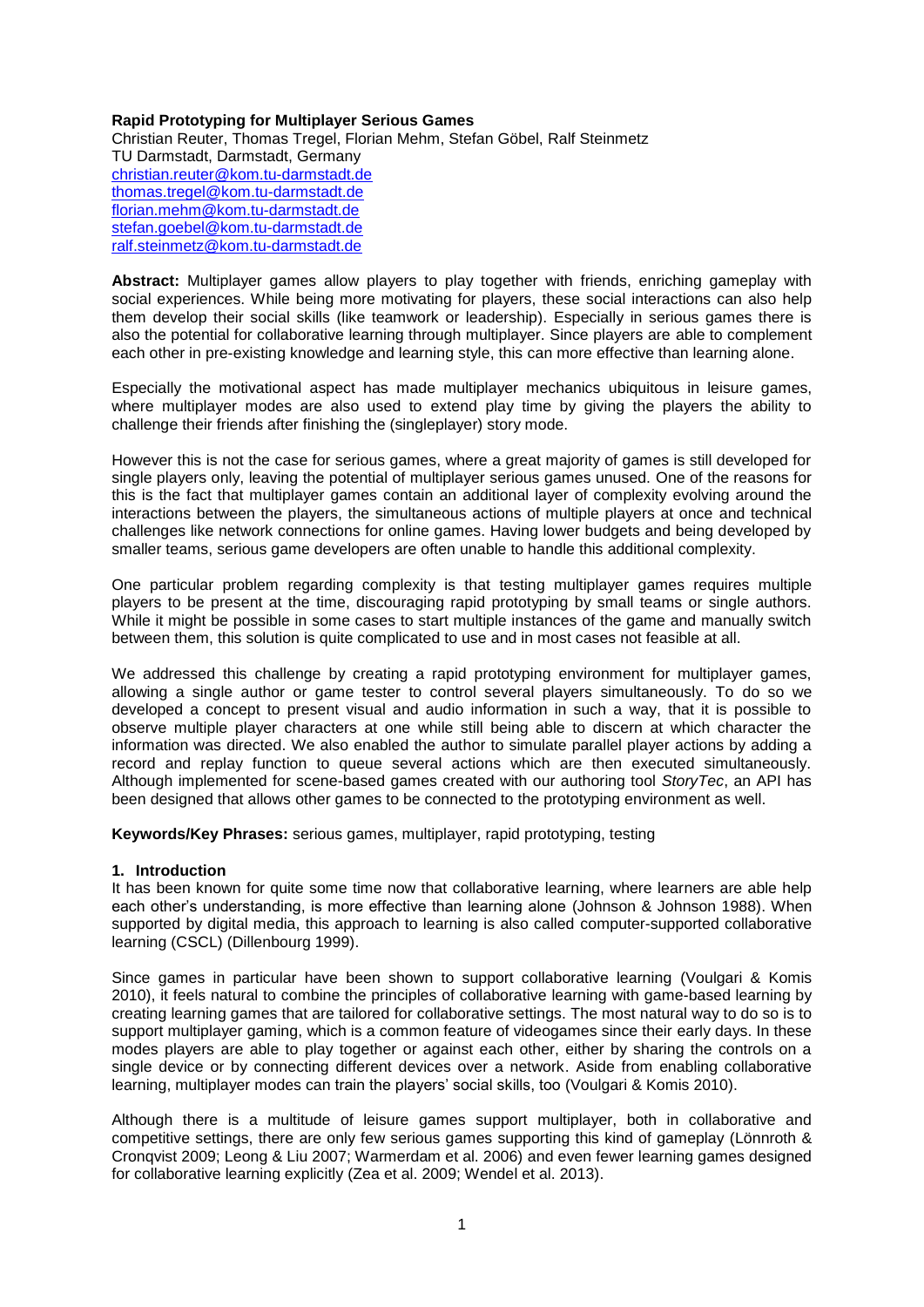One of the main reasons for this fact is that the development of multiplayer games is much more complex compared to singleplayer games, with design, technology and evaluation being all affected. Since serious games are usually developed by small teams with comparatively low budgets (in relation to high-end leisure games) this additional complexity cannot be handled in most cases. This is even more evident in use cases were one author, for example a teacher, wants to prepare a small game for his or her lecture.

One of the challenges we identified is that the testing and evaluation process of multiplayer games requires multiple players to be present even during the first tests. Therefore testing ideas quickly for a rapid prototyping approach requires additional testers to be available at short notice. In this paper we aim to address this issue by describing our rapid prototyping environment for multiplayer games, allowing single authors to "play" a multiplayer game as they were four different players at once.

Another reason for the small number of multiplayer serious games might be authors worrying that the interactions between the players might negatively impact the expected outcome, for example the understanding of learning content. However, this challenge can be addressed by observation and guidance from a game master (Wendel et al. 2014) and is therefore not discussed in this paper.

The paper is structured as follows: First we describe existing approaches and fundamentals related to rapid prototyping for multiplayer games. This is followed by a description of the challenges we identified when testing multiplayer games and our approach for addressing them. Afterwards our tool is described in detail, including the solutions for conveying visual and audio information whose receiving players have to be distinguished as well as for simulating simultaneous input by multiple players. The last sections discuss limitations of the tool and give our conclusion and future work on the topic.

### **2. Related Work**

It has been noted that rapid prototyping, i.e. testing the game with players early and often is a crucial part of the development process for serious games (Kelly et al. 2007). This is also important for the authors themselves to try out their ideas without having to fully implement them (Mehm et al. 2010), potentially wasting lots of time and money on an idea that does not work as planned.

However there is an important limitation to this approach concerning multiplayer games. Since these games are designed to be played by multiple players simultaneously it is very difficult for single authors to test them without getting help by additional players, which is highly impractical for some development settings. The level editor of the leisure game *Portal 2* (Valve Corporation 2011) provides the functionality for an author to play as two separate players by splitting the devices screen into separate views for each player. But since the author has to press a key to switch his controls between the two players, there is no way to attribute sound sources to one of the screens and this functionality does not allow testing concurrent actions.

A possible solution to allow multiple user input is to record user input, as it is often done when studying human-computer interaction (Kukreja et al. 2006). This input could be recorded for each player and then feed into the game at the same to so simulate multiple players at the same time.

To the best of our knowledge there are no further approaches that specifically address the challenge of allowing single authors to prototype multiplayer games on their own, with other approaches for multiplayer rapid prototyping focussing more on the technical development process and still requiring multiple test users (Suomela et al. 2005).

# **3. Challenges & Approach**

During development of several multiplayer serious games (Reuter et al. 2012; Wendel et al. 2013) it was noticed that a rapid prototyping approach is much more difficult when using multiplayer mechanics, especially if the game is meant to be played on different devices over a network. While testing these kinds of games as they are meant to be played (i.e. using multiple testers and PCs) is the standard approach in leisure game development, there are settings where there are not enough testers or devices available. This is typically the case in serious game development where development teams are much smaller and especially when single domain experts are using an authoring tool to create a learning game (Mehm et al. 2009).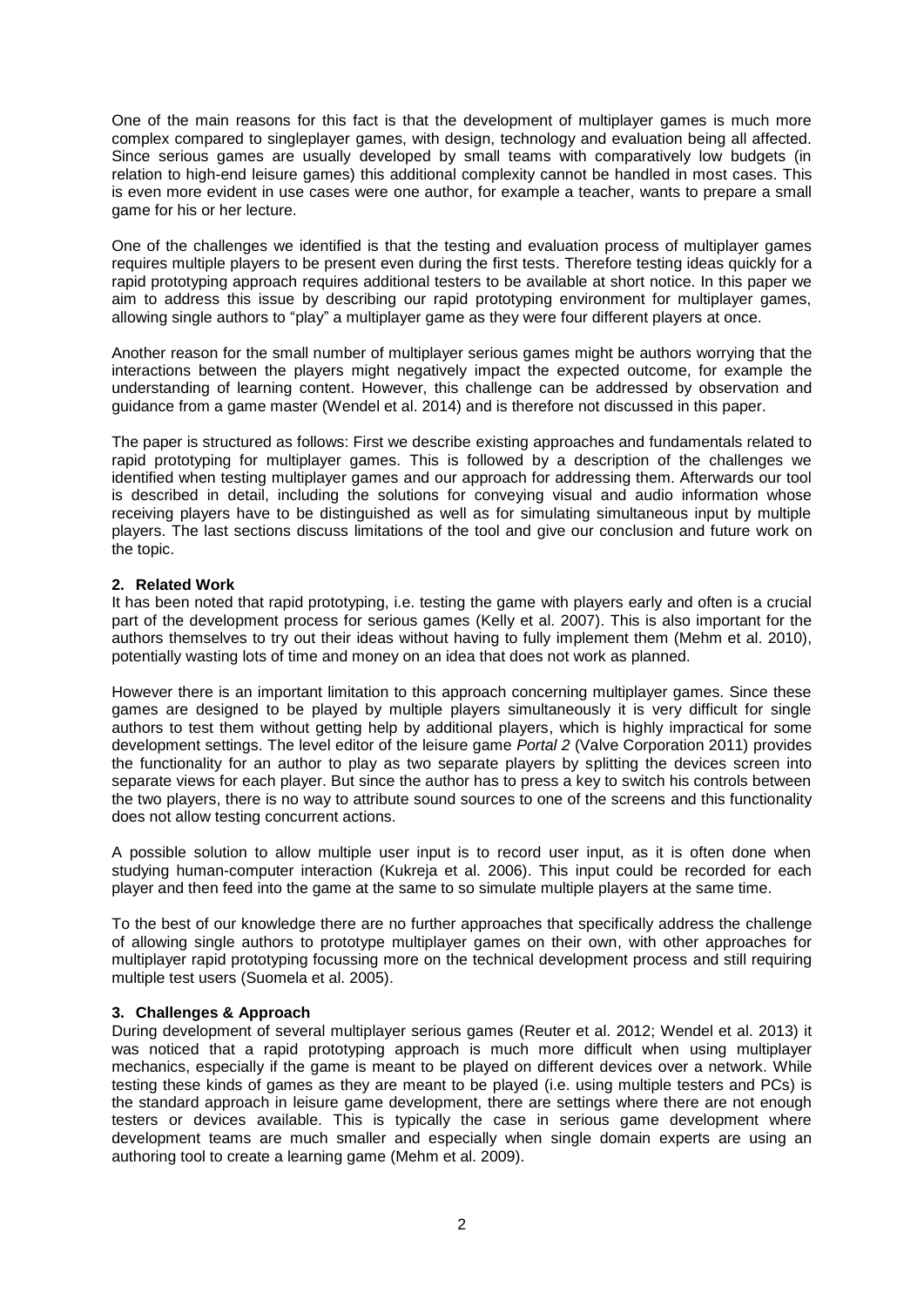Currently running a networked multiplayer game as a single user on one pc can usually be done by starting multiple instances of the same game, connecting them to each other and switching between these instances to represent the corresponding player. However this approach yields several important limitations:

- Visualising all players at once requires switching all game instances into windowed mode and placing these windows next to each other on the users screen. Aside from requiring additional effort by the user, technical reasons sometimes prevent games from being played in windowed mode or from being updated when their window loses focus (so there is only one window showing up-to-date information).
- When sounds are played there is either no way to recognize which instance it came from or in some cases the user is only able to hear the focussed instance. Some operating systems allow adjusting the sound volume for individual instances, but again this requires additional effort controlling another window (sound controls) and it is not available for everyone.
- Since only focussed windows receive user input, the user must switch between them to control different players. This additional effort introduces an artificial delay to the natural reaction time of the user, preventing him or her to simulate concurrent input from different players. This is especially problematic for games including time-critical events.
- And last but not least there is the additional time and effort required to setup multiple instances each time something is meant to be tested, setting one instance to host a game and the other ones to connect to it. Especially when small changes are meant to be tested in rapid iterations, this overhead slows prototyping immensely.

Our approach to address these challenges is to enhance an existing rapid prototyping environment in such a way that it can visualize multiple players at the same time, making the visual and auditory information they receive discriminable. Aside from conveying information, the environment also offers means to interact with the game as multiple players at once and reduces testing overhead by automating game setup.

# **4. Rapid Prototyping Environment for Multiplayer Games**

The rapid prototyping environment for multiplayer games is based on *StoryPlay* (formerly *Bat Cave*) which offers rapid prototyping support for singleplayer games (Mehm et al. 2010; Reuter et al. 2013). Aside from it running the game from a player's perspective, the tool is used to display additional information for the author. This includes the state of hidden variables, the path taken by the player through the game and the state of the internal models used for adaptation purposes like the player or learner model (figure 1).



**Figure 1:** The singleplayer version of StoryPlay with the game running on the left side and additional information about the state of internal adaptation models on the right side.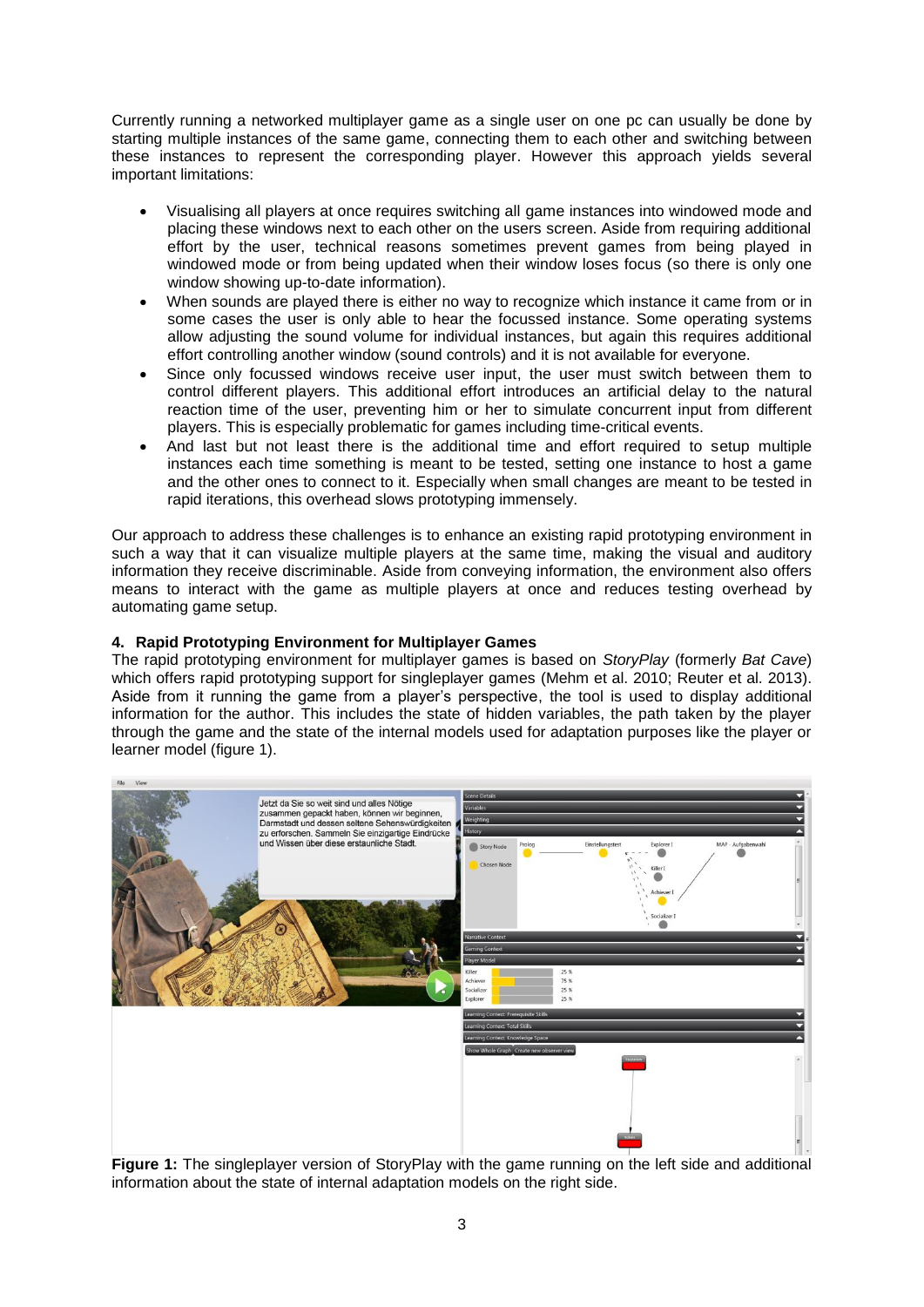### **4.1 General**

When extending the prototyping environment to emulate multiple players it was important that the user can easily differentiate between the players he or she is impersonating and is able to quickly recognize which player an information has to be attributed to. To provide this a colour coding scheme for the players was established. Each element of the prototyping environment then uses these colours to mark elements that are specific for a single player.

To automate testing setup the authoring environment is able to start multiple instances of the same game and connect them to each other without requiring additional user input. For networked multiplayer games the environment still establishes network connections pointing to the local machine. An alternative would be to use local function calls instead, but this would require additional development effort by the game's developer and was therefore dropped in favour of compatibility.

#### **4.2 Visualisation**

In order to display visual information for multiple players at once, several visualization approaches are available. One prominent method is the shared screen approach. In this approach the game world is displayed on one big screen, trying to fit all existing characters into the view. This is commonly done by zooming out until all characters are visible. The drawback of this method is however that it only works when the players are in close proximity to each other. Therefore it was not suitable for a framework which is intended to work with as many games as possible.

Another approach would be to use multiple screens, but that does not match the requirement of requiring only one device. Instead a split-screen approach was chosen where the screen is separated into parts, showing one player each (figure 2). To save space, this was implemented as a flexible arrangement, adding and removing partitions according on the number of players needed to play the game. Saving space this way is important because of split-screen forcing the individual partitions to decrease in size in order to fit all of them into one viewport. Decreasing the size too much may result in the user not being able to see certain details or, even worse, being unable to interact with them. This flexible arrangement however always uses up the available screen space as good as possible while maintaining the largest player screen size possible. To indicate which view belongs to which player the screens have a coloured border matching the global colour scheme.



**Figure 2:** Split-screen setups for two (left) and four players (right).

# **4.3 Sound**

While it is no problem to display multiple viewports on one screen, it is not possible to do the same when it comes to sounds. When playing sound files for multiple players simultaneously over the same speakers there is no way for the user to recognize at which player(s) the sound was directed.

Allowing only one sound at a time would result in lots of interruptions and therefore loss of information when a new sound is started while another one is not finished yet. Queuing up the sounds instead would remove this problem, but can also not be a proper solution because of the queue eventually getting longer and longer. Furthermore this results in sound files being played later than the game events that caused them, which makes it impossible to understand this connection.

It was therefore decided to introduce a transcript which shows every sound played during runtime along with its timestamp and a textual representation if provided by the game (figure 3). There is also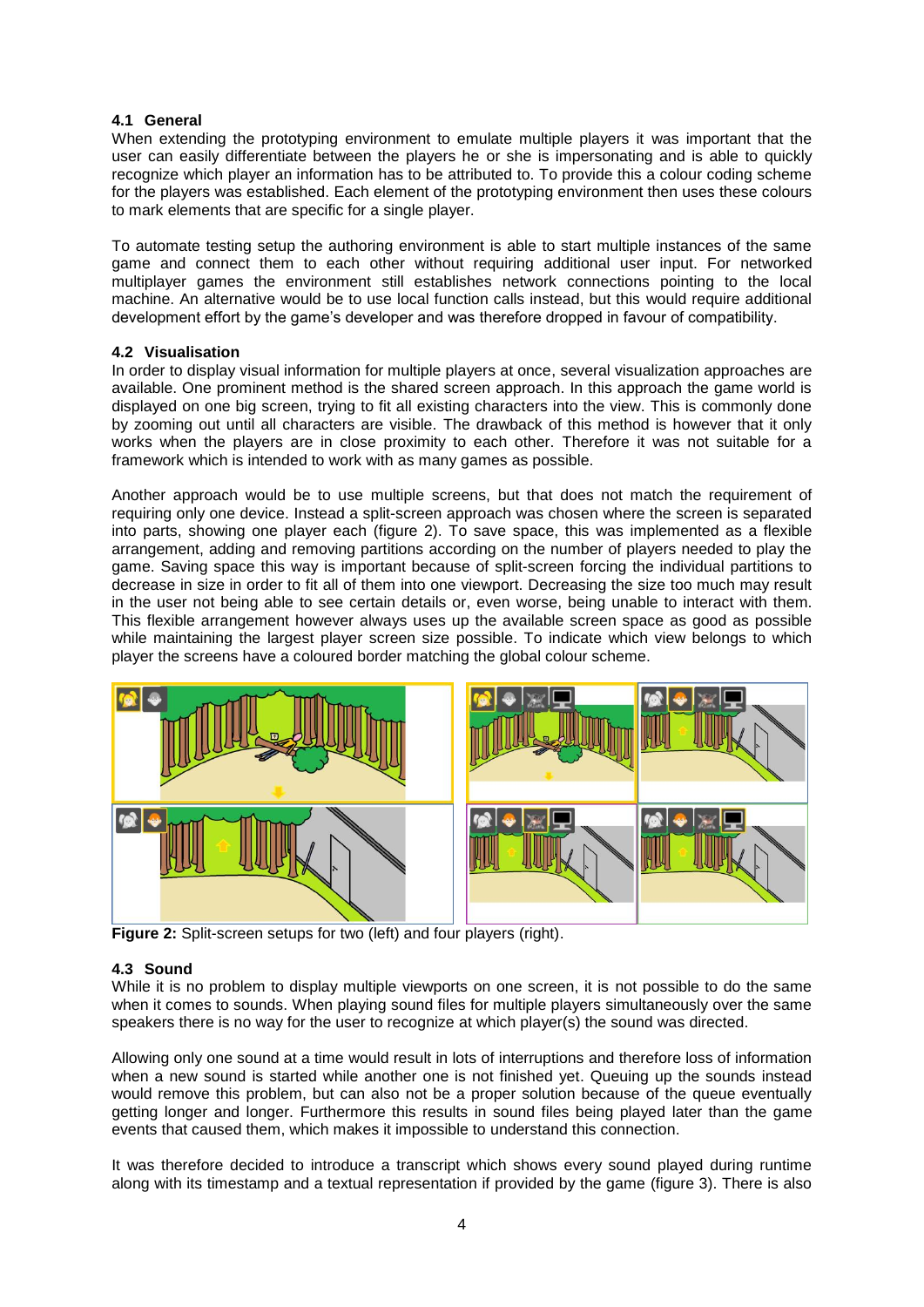an option to replay sounds in order to prevent loss of information, for example when the user was unable to hear them properly because of multiple sounds overlapping. Every player has its own transcript showing the sounds which have been audible for him or her. These different transcripts are shown in tabs with each one displaying a notification for new entries when not selected. This notification again incorporates the global colour-coding scheme.

In addition to the transcript a mute button for every player was introduced. With this approach the user is able to choose what he or she wants to hear and is able to react when there are too many sounds playing at the same time. While it would have been possible to couple the muting functionality to the currently selected player in split-screen view by muting all deselected players automatically, this option was not implemented in order to give more control to the user. Although one could argue that giving the tester so much options will put additional mental load on him or her, these options are seldom used since rapid prototyping is more focussed on the players' progress through the game and less on individual sound effects.



Figure 3: Sound transcript containing speech (with a textual representation). The first player is muted; the second is signalling new entries.

# **4.4 Input**

For input recognition it is important to note that the game as it will be viewed by the players later consists solely of the split-screen views that were assigned to them (see section 4.2). Therefore every user interaction that could also happen in the final game must be connected to these views while interactions on other interface elements (such as the sound transcript, see section 4.3) are additional help functions for the testing user, As with multiple screens, using multiple input devices (aside from technical restrictions) was no option in this scenario.

In the current version of the prototyping environment mouse and keyboard input is supported. Mouse input attribution is trivial because the mouse's position in the overall screen can be directly mapped to one of the partitions and can be easily converted into valid (translated and scaled) coordinates in relation to that partition. This way the individual instance is getting the same mouse coordinates as it would when running as a standalone application.

Keyboard events however consist solely of button presses, so there is no direct way to recognize which player they should be attributed to. It was therefore decided to allow the user to select one screen partition by clicking on its border. The corresponding game instance then receives keyboard events until it is deselected again. As an indicator the currently selected partition gets highlighted with an emphasized border.

#### **4.5 Record & Replay**

Some games contain time-critical puzzles where different players need to do certain actions within a small window of time or even simultaneously. This becomes nearly impossible to test for a single person, because of the concurrent inputs and player switching that would need to be performed.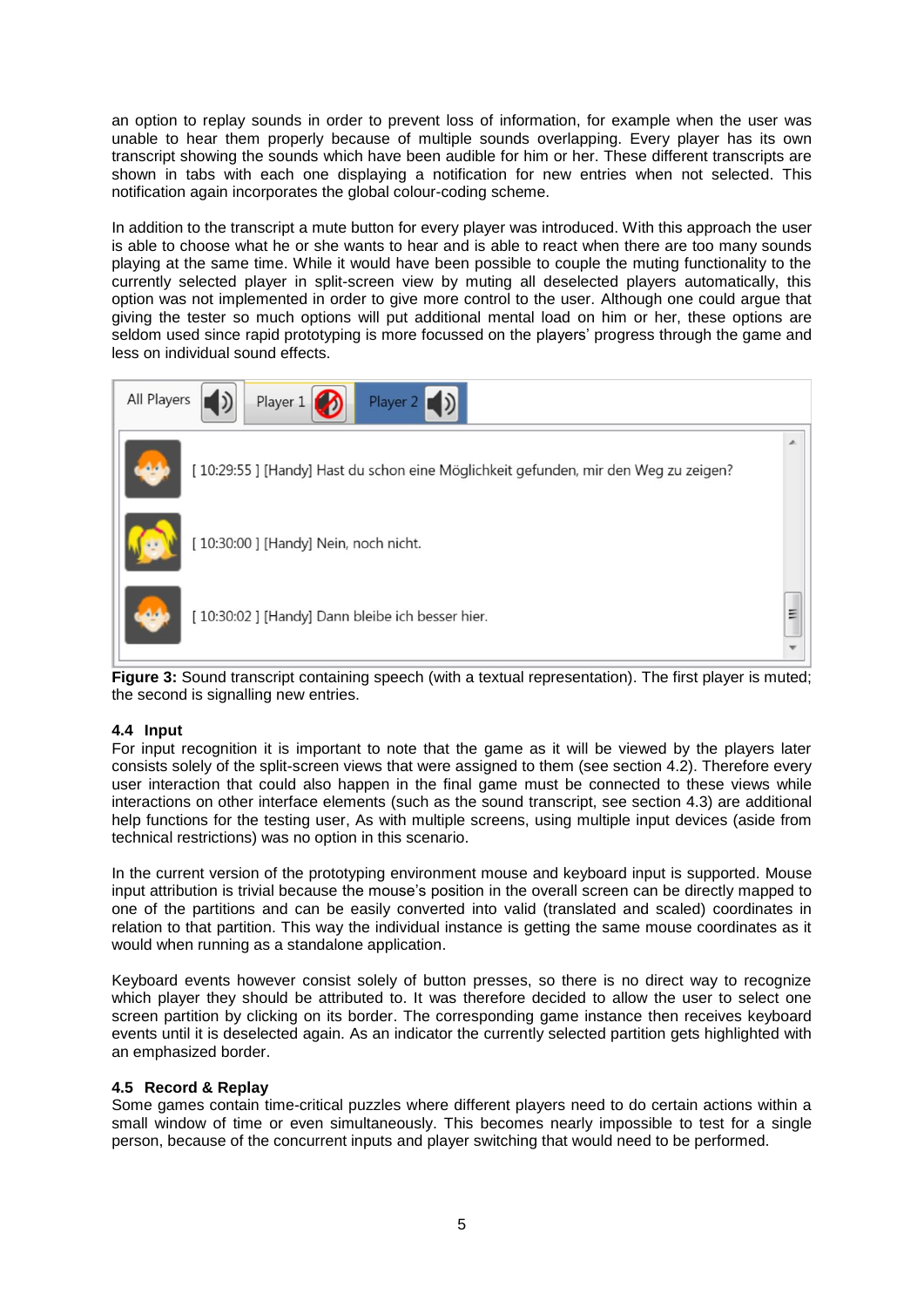To give a single user the ability to control multiple characters in time-critical events we decided to manipulate the execution process in terms of time. There are multiple possible approaches to this problem. First slowing down the execution process would be an option that gives the user more time to fit multiple actions into small time windows, although this only mitigates the problem. Another possible approach is to introduce a rewind feature and a timeline. This enables the user to go back in time and modify the course of the game from that point on, making up for input events he or she might have missed. This approach however is quite complicated to understand.

It was therefore decided to implement a pause function for the game while simultaneously allowing the user to record player actions to give him or her as much time as needed. When the game is paused all input-events are recorded and inserted into an ordered queue (figure 4) while the tester is able to switch between the players at will. The queue then stores the action performed as well as their order. Actions are again colour-coded and can be deleted and re-sorted using drag & drop. Using this functionality the user can create a list of actions that then are performed instantly in the given order as soon as he or she un-pauses the game and thereby resumes the execution process. Since the actions are executed one after another the testing environment does not introduce race conditions (although naturally we cannot guarantee that the game itself is race condition free). Executing them instantly though makes the events feel simultaneously without requiring the game under test to support parallel processing.

The concept of pre-recording player actions however yields a potential pitfall: For example, a user might record a number of actions with the last one being a click on a button. Should one of the earlier actions now disable this button, the action would not work as intended. To counter this problem a callback was integrated, which can be used by the game to signal that the possibility space for player actions has changed. Upon receiving it, the environment pauses itself automatically during execution of the queue and displays a hint, allowing the user to modify the queue accordingly.



**Figure 4:** Record & replay queue consisting of mouse events. A timeline was also considered as a visualisation technique, but since all actions happen without any delays and do not have a execution time there is no need to display them in relation to time.

# **4.6 Internal Adaptation Models**

Since it is one of the main features of the prototyping environment to display the internal adaptation models of games created with the *StoryTec* authoring tool during runtime, it was important to extend them for multiplayer settings, too. As they are displayed as visual information similar to the games output, a universal solution would be to also multiply the corresponding UI elements. However, since they require a multitude of screen space in this case it was decided to merge multiple models for each player into a single visualisation. Please note that while the models themselves are specific for the adaptation approach described in (Mehm et al. 2010), the visualisation techniques that were used for multiplayer environment can easily applied to similar models as well.



**Figure 5:** Player model of four players (left) in comparison to the singleplayer version (right).

Merging bar charts like the player model is relatively straightforward. For singleplayer there are four bars which represent separate dimensions along which the player is assessed. For multiplayer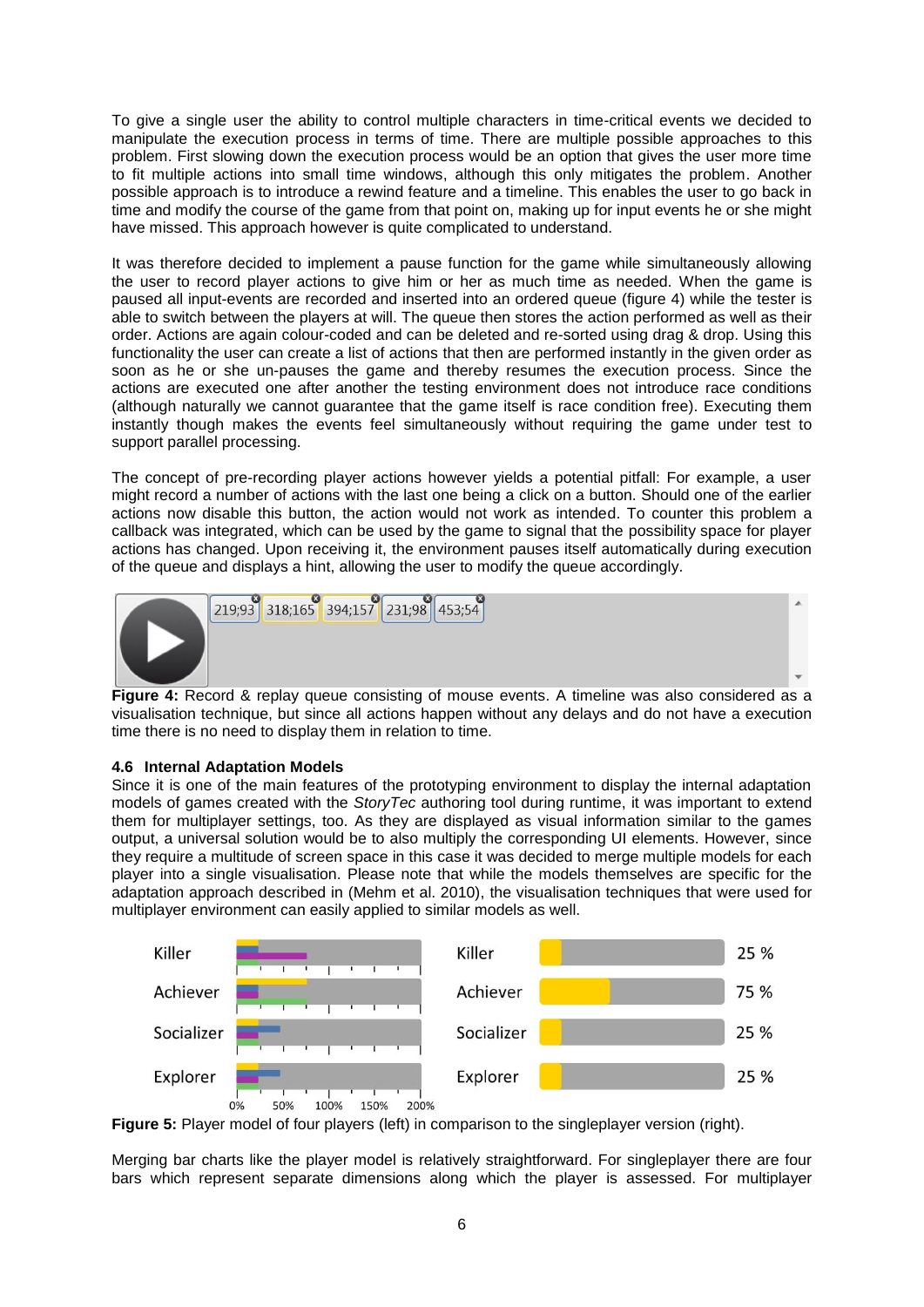settings each of the bars is split into a number of sub-bars, each representing the value for one player and following the global colour-coding scheme (figure 5). This also allows direct comparison between the players and easy outlier detection compared to special separated charts.

A similar approach was chosen for the knowledge space graph detailing the learning content of the game, the relationship between individual topics and the player's estimated knowledge level. Since the topics and their relations are identical for every player, only the acquired knowledge may vary between them. Originally indicated by a single colour (the more green the higher the probability the player learned this topic), it was decided to replace the coloured bar with a bar chart (figure 6). The bars display the probability for each player using the familiar colour coding – again enabling easy comparison.



**Figure 6:** Knowledge space of four players (top) in comparison to the singleplayer version (below).

The model where the most changes had to be made was the history of visited scenes. Aside from displaying the players' progress through the game in a linear fashion, the environment also displays alternative scenes as well as their calculated appropriateness score when the game made adaptive choices. When used for multiple players, this can get very complex however. Players can be in completely different scenes if the game allows them to split up. They can also move through the game at a different pace, meaning that one player might be in his / her fifth scene while another one is in the second. However, it should also be recognisable when multiple players visit the same scene at the same time.

It was therefore decided to move the alternatives and their score to an overlay and use the additional space to display one row for each player (figure 7). Entering and leaving scenes is displayed on a timeline to preserve the global order of events between the players. Boxes represent the time a player was visiting a scene with small gaps for when a transitions into another scene occurred. The colour of the box shows which other players were in the same scene at the same time, making it easy to not only see where each player was at a given time, but to also see who was there with them. If a player is alone in a scene his or her colour is used for the whole box, when multiple players are present the box is divided into equal parts which are then coloured in the individual player colors.



**Figure 7:** Scene history for multiple players. The intro is visited by all players simultaneously, for example.

# **4.7 Extensibility**

Although the prototyping environment was originally developed to work with games created by a specific authoring tool, it was an important goal that it can be used by other games as well. Therefore an API (written in C#) was defined, containing functions that a game must implement in order to be connected to the environment. Depending on the prototyping features that the game's developer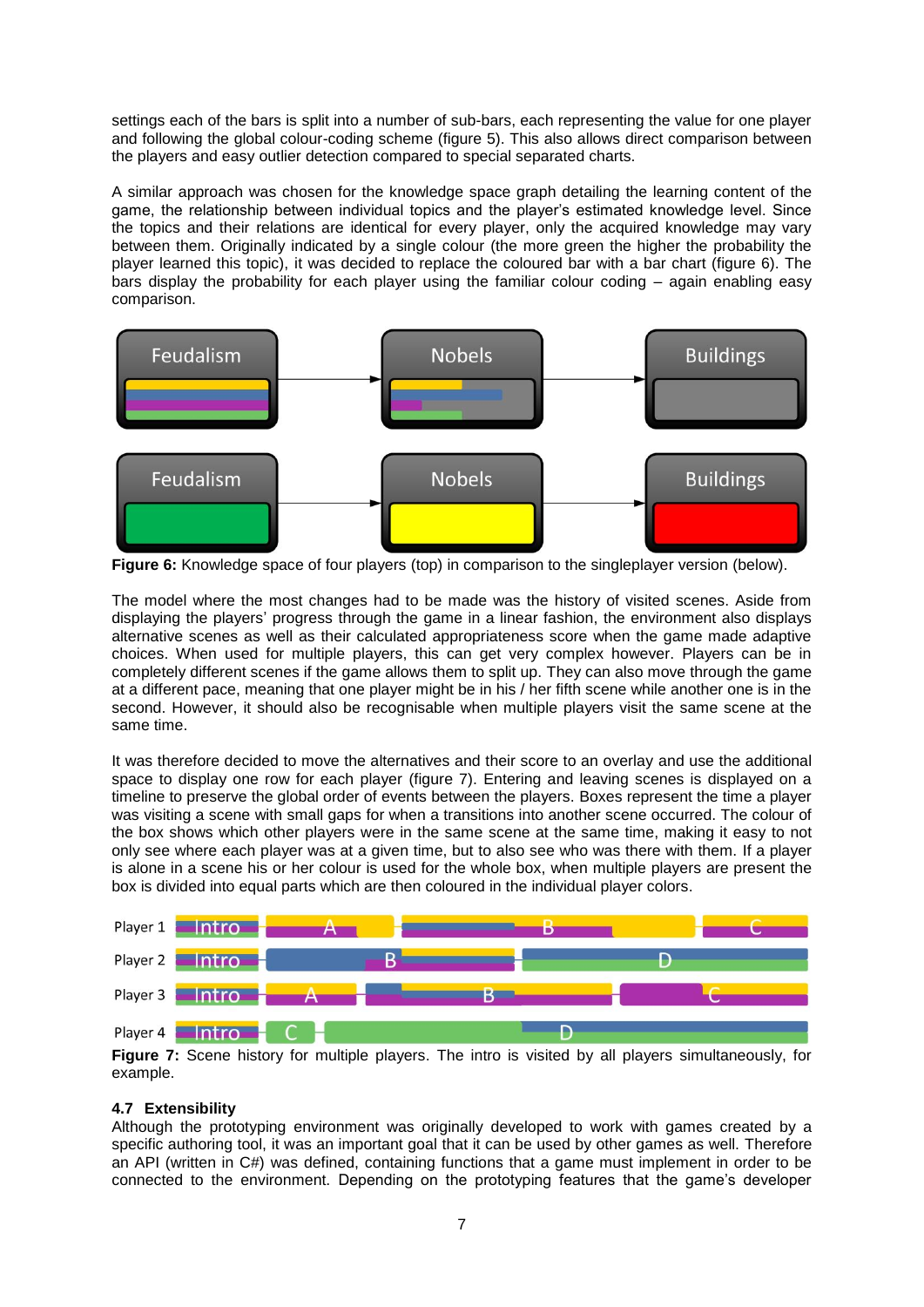wants to use, only a subset of the functions must be implemented (table 1). The functions related to the "basic" feature are used for game setup and are required regardless of which specific features are meant to be used. While some functions are always required, others are not strictly needed for a specific feature to work but can provide additional functionality for the user.

| <b>Function</b>                                  | <b>Feature</b>                             |
|--------------------------------------------------|--------------------------------------------|
| Starting multiple instances of the game          | Basic (required)                           |
| Setting a canvas to draw the graphical output on | Basic (required)                           |
| Triggering the main loop                         | Basic (required)                           |
| Hosting and joining a game                       | Basic (required)                           |
| Triggering keyboard input events                 | Basic (if the game uses keyboard controls) |
| Triggering mouse input events                    | Basic (if the game uses mouse controls)    |
| Muting the sound                                 | Sound (required)                           |
| Providing a transcript for sound output          | Sound (optional)                           |
| Pausing the game                                 | Record & Replay (required)                 |
| Signaling when a players options have changed    | Record & Replay (optional)                 |

**Table 1:** API functions and the features they are related to.

There are further functions for displaying the internal adaptation models, but since their visualisations are tailored specifically towards scene-based games created with the corresponding authoring tool they are not part of the general API.

### **5. Limitations**

While in theory our prototyping environment works for almost every game, there are practical limitations to controlling multiple players at once. Especially in fast paced games requiring continuous input from the players (like action or racing games) the record & replay feature had to be used all the time, which would increase testing time immensely and is therefore not a viable option.

Another limitation is that the approach only works for a comparatively small number of players. It was decided to allow a maximum of four players, since a greater number of players requires the individual split-screen views to be smaller. This makes it very hard to notice smaller details in the game and to interact with them. Controlling more players also increased the mental load on the user who has to keep track them. Multiplayer games on a much bigger scale however also require much more development effort and are therefore typically developed by larger teams. In this case the application scenario of single authors testing their game is not applicable anymore.

Furthermore it must also be kept in mind that the environment is intended for rapid prototyping only. In order to get valid evaluation results for example, the final product still has to be tested with multiple players.

#### **6. Conclusion**

In this paper we described a rapid prototyping environment allowing single authors to easily test multiplayer games without requiring additional testers or devices. To do so we developed concepts to convey visual and auditory information simultaneously, using split-screen and audio transcript techniques, while still allowing users to identify at which of the players the information was directed. We also enabled authors to emulate simultaneous input by multiple players using a record & replay approach. While being originally developed for a specific group of games, an API was defined allowing other games to use the environment as well.

The environment as described in this paper has enabled us to use rapid prototyping approaches for multiplayer serious games, has accelerated testing and is therefore used regularly during game development. It also works great for demonstration purposes when showing the games without having to setup multiple devices and recruiting players to control them, allowing quick demo sessions with potential investors.

As a next step we want to share these positive outcomes with other serious game researchers and developers, therefore our future work will include the prototypical connection to a wider range of games. We will also investigate alternative rendering methods for the visuals since the ability to draw the games graphical output onto a C# canvas is the main difficulty when implementing the API. Aside from that we will also refine the user interface and visualisations of the tool.